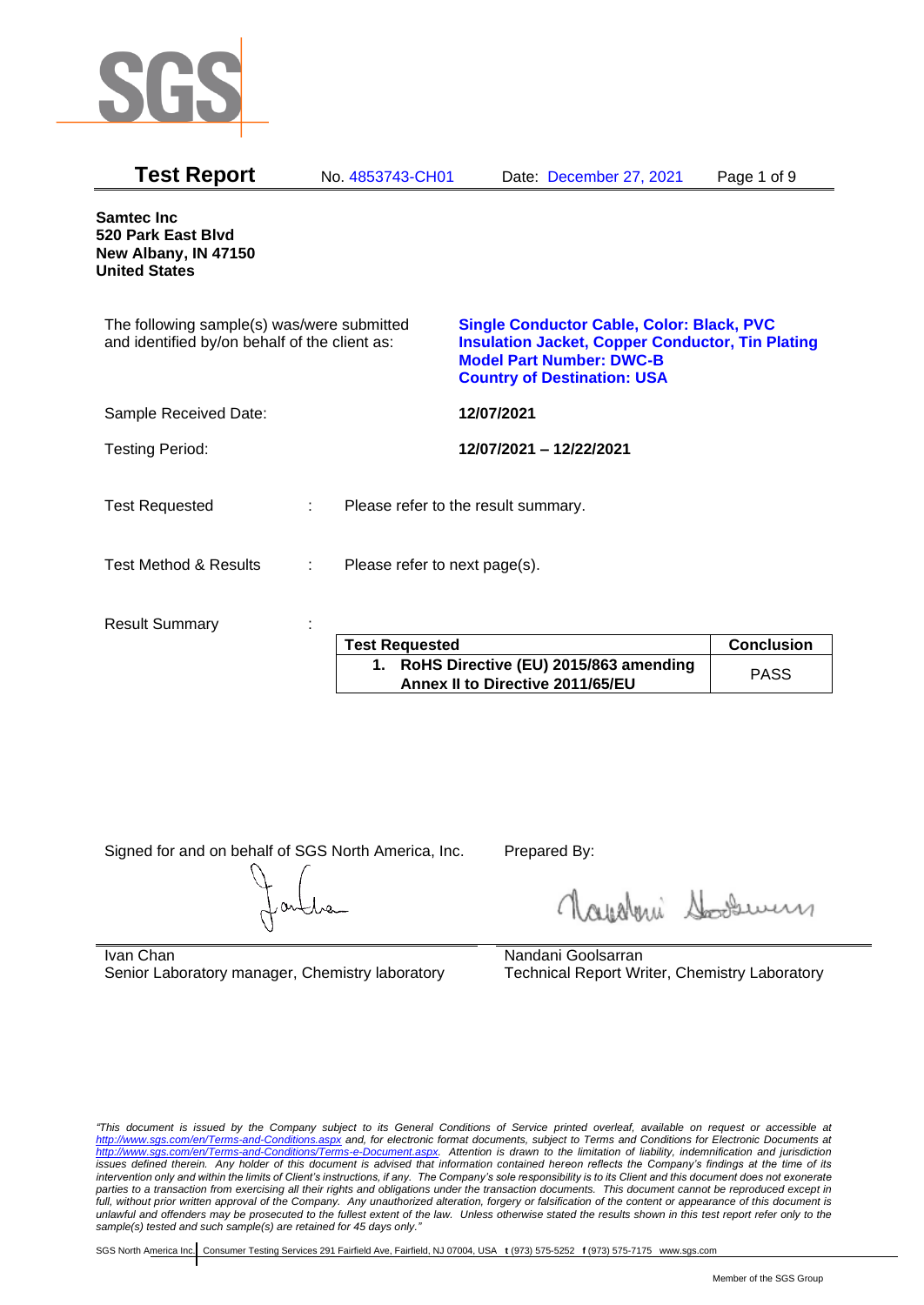

**Test Report** No. 4853743-CH01 Date: December 27, 2021 Page 2 of 9

### **1. RoHS Directive (EU) 2015/863 amending Annex II to Directive 2011/65/EU**

**Testing was done at an SGS Affiliate Laboratory:**

#### Test Part Description :

| Specimen<br>No. | <b>SGS Sample ID</b>        | <b>Description</b>                                                       |
|-----------------|-----------------------------|--------------------------------------------------------------------------|
| $1_{\cdot}$     | HKT21-061819.001            | Black soft plastic w/ white printing - PVC outer jacket.                 |
| 2.              | conductor with tin plating. | HKT21-061819.002 Metal w/ silvery plating (base: coppery metal) - Copper |
|                 |                             |                                                                          |

#### Remarks :

- $(1)$  1 mg/kg = 1 ppm = 0.0001%
- (2) MDL = Method Detection Limit
- $(3)$  ND = Not Detected  $($  < MDL)
- $(4)$  "-" = Not Regulated
- Test Method : With reference to IEC 62321-4:2013+A1:2017, IEC62321-5:2013, IEC62321-7-2:2017, IEC62321-6:2015 and IEC62321-8:2017, analyzed by ICP-OES, UV-Vis and GC-MS. (Decision Rule: please refer to appendix 1: Category 1).

| Test Item $(s)$               | Limit | Unit   | MDL.           | 001.      |
|-------------------------------|-------|--------|----------------|-----------|
| Cadmium (Cd).                 | 100   | mg/kg. | $\overline{c}$ | <b>ND</b> |
| Lead (Pb).                    | 1,000 | mg/kg. | $\overline{2}$ | <b>ND</b> |
| Mercury (Hg).                 | 1,000 | mg/kg. | $\overline{c}$ | <b>ND</b> |
| Hexavalent Chromium (Cr(VI)). | 1,000 | mg/kg. | 8              | ND.       |
| Sum of PBBs.                  | 1,000 | mg/kg. |                | ND.       |
| Monobromobiphenyl.            |       | mg/kg. | 5              | ND        |
| Dibromobiphenyl.              |       | mg/kg. | 5              | <b>ND</b> |
| Tribromobiphenyl.             |       | mg/kg. | 5              | ND        |
| Tetrabromobiphenyl.           |       | mg/kg. | 5              | <b>ND</b> |
| Pentabromobiphenyl.           |       | mg/kg. | 5              | ND        |
| Hexabromobiphenyl.            |       | mg/kg. | 5              | ND.       |
| Heptabromobiphenyl.           |       | mg/kg. | 5              | ND        |
| Octabromobiphenyl.            |       | mg/kg. | 5              | ND        |
| Nonabromobiphenyl.            |       | mg/kg. | 5              | ND        |
| Decabromobiphenyl.            |       | mg/kg. | 5              | <b>ND</b> |
| Sum of PBDEs.                 | 1,000 | mg/kg. |                | ND        |
| Monobromodiphenyl ether.      |       | mg/kg. | 5              | ND        |
| Dibromodiphenyl ether.        |       | mg/kg. | 5              | ND        |
| Tribromodiphenyl ether.       |       | mg/kg. | 5              | ND        |

*"This document is issued by the Company subject to its General Conditions of Service printed overleaf, available on request or accessible at <http://www.sgs.com/en/Terms-and-Conditions.aspx> and, for electronic format documents, subject to Terms and Conditions for Electronic Documents at [http://www.sgs.com/en/Terms-and-Conditions/Terms-e-Document.aspx.](http://www.sgs.com/en/Terms-and-Conditions/Terms-e-Document.aspx) Attention is drawn to the limitation of liability, indemnification and jurisdiction issues defined therein. Any holder of this document is advised that information contained hereon reflects the Company's findings at the time of its intervention only and within the limits of Client's instructions, if any. The Company's sole responsibility is to its Client and this document does not exonerate parties to a transaction from exercising all their rights and obligations under the transaction documents. This document cannot be reproduced except in full, without prior written approval of the Company. Any unauthorized alteration, forgery or falsification of the content or appearance of this document is unlawful and offenders may be prosecuted to the fullest extent of the law. Unless otherwise stated the results shown in this test report refer only to the sample(s) tested and such sample(s) are retained for 45 days only."*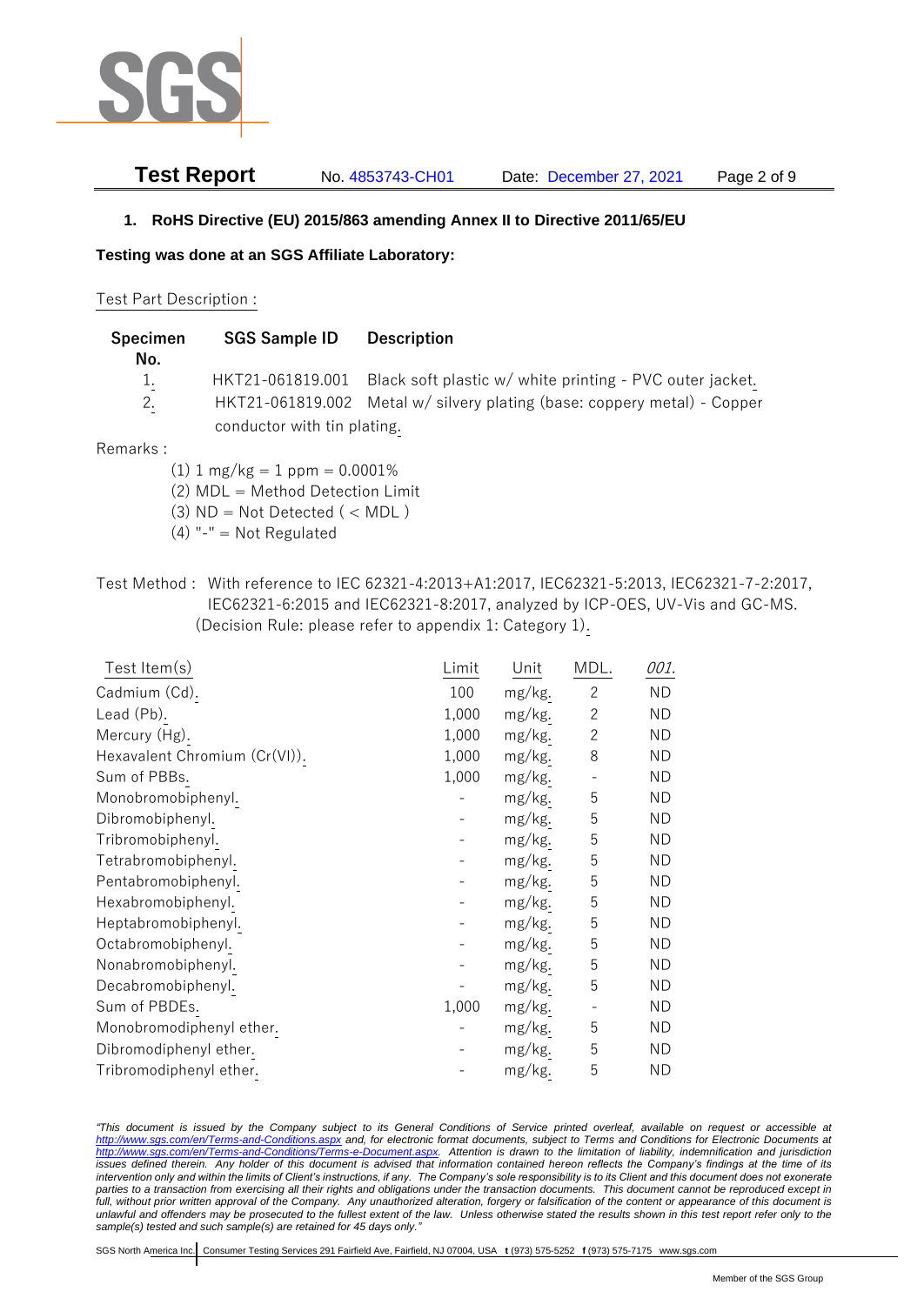

| <b>Test Report</b>                   | No. 4853743-CH01         |        | Date: December 27, 2021 |           | Page 3 of 9 |
|--------------------------------------|--------------------------|--------|-------------------------|-----------|-------------|
| Test Item $(s)$                      | Limit                    | Unit   | MDL.                    | 001.      |             |
|                                      |                          |        |                         |           |             |
| Tetrabromodiphenyl ether.            |                          | mg/kg. | 5                       | <b>ND</b> |             |
| Pentabromodiphenyl ether.            | -                        | mg/kg. | 5                       | ND.       |             |
| Hexabromodiphenyl ether.             | $\overline{\phantom{a}}$ | mg/kg. | 5                       | ND.       |             |
| Heptabromodiphenyl ether.            |                          | mg/kg. | 5                       | ND.       |             |
| Octabromodiphenyl ether.             |                          | mg/kg. | 5                       | ND.       |             |
| Nonabromodiphenyl ether.             |                          | mg/kg. | 5                       | ND.       |             |
| Decabromodiphenyl ether.             |                          | mg/kg. | 5                       | ND.       |             |
| Dibutyl Phthalate (DBP).             | 1,000                    | mg/kg. | 50                      | ND.       |             |
| Benzylbutyl Phthalate (BBP).         | 1,000                    | mg/kg. | 50                      | ND.       |             |
| Bis-(2-ethylhexyl) Phthalate (DEHP). | 1,000                    | mg/kg. | 50                      | 260       |             |
| Diisobutyl Phthalate (DIBP).         | 1,000                    | mg/kg. | 50                      | ND.       |             |

Notes :

(1) The maximum permissible limit is quoted from RoHS Directive (EU) 2015/863. IEC 62321 series is equivalent to EN 62321 series [http://www.cenelec.eu/dyn/www/f?p=104:30:1742232870351101::::FSP\\_ORG\\_ID,FSP\\_LANG\\_](http://www.cenelec.eu/dyn/www/f?p=104:30:1742232870351101::::FSP_ORG_ID,FSP_LANG_ID:1258637,25) [ID:1258637,25.](http://www.cenelec.eu/dyn/www/f?p=104:30:1742232870351101::::FSP_ORG_ID,FSP_LANG_ID:1258637,25)

## **RoHS Directive (EU) 2015/863 amending Annex II to Directive 2011/65/EU.**

Test Method : With reference to IEC 62321-4:2013+A1:2017 and IEC62321-5:2013, analyzed by

ICP-OES. (Decision Rule: please refer to appendix 1: Category 1)

With reference to IEC62321-7-1:2015, analyzed by UV-Vis. (Decision Rule: please refer to appendix 1: Category 4).

| Test Item $(s)$                                    | Limit | Unit                      | MDL. | 002. |
|----------------------------------------------------|-------|---------------------------|------|------|
| Cadmium (Cd).                                      | 100   | mg/kg.                    |      | ND.  |
| Lead (Pb).                                         | 1.000 | mg/kg.                    | უ    | ND.  |
| Mercury (Hg).                                      | 1,000 | mg/kg.                    |      | ND.  |
| Hexavalent Chromium $(Cr(VI))\blacktriangledown$ . |       | $\mu$ g/cm <sup>2</sup> . | 0.10 | ND.  |

Notes :

(1) The maximum permissible limit is quoted from RoHS Directive (EU) 2015/863. IEC 62321 series is equivalent to EN 62321 series

[http://www.cenelec.eu/dyn/www/f?p=104:30:1742232870351101::::FSP\\_ORG\\_ID,FSP\\_LANG\\_](http://www.cenelec.eu/dyn/www/f?p=104:30:1742232870351101::::FSP_ORG_ID,FSP_LANG_ID:1258637,25) [ID:1258637,25](http://www.cenelec.eu/dyn/www/f?p=104:30:1742232870351101::::FSP_ORG_ID,FSP_LANG_ID:1258637,25)

- (2)  $\blacktriangledown$  = a. The sample is positive for Cr(VI) if the Cr(VI) concentration is greater than 0.13  $\mu$  g/cm2. The sample coating is considered to contain Cr(VI)
- b. The sample is negative for Cr(VI) if Cr(VI) is ND (concentration less than 0.10  $\mu$  g/cm2).

The coating is considered a non-Cr(VI) based coating

c. The result between 0.10  $\mu$  g/cm2 and 0.13  $\mu$  g/cm2 is considered to be

*<sup>&</sup>quot;This document is issued by the Company subject to its General Conditions of Service printed overleaf, available on request or accessible at <http://www.sgs.com/en/Terms-and-Conditions.aspx> and, for electronic format documents, subject to Terms and Conditions for Electronic Documents at [http://www.sgs.com/en/Terms-and-Conditions/Terms-e-Document.aspx.](http://www.sgs.com/en/Terms-and-Conditions/Terms-e-Document.aspx) Attention is drawn to the limitation of liability, indemnification and jurisdiction issues defined therein. Any holder of this document is advised that information contained hereon reflects the Company's findings at the time of its intervention only and within the limits of Client's instructions, if any. The Company's sole responsibility is to its Client and this document does not exonerate*  parties to a transaction from exercising all their rights and obligations under the transaction documents. This document cannot be reproduced except in *full, without prior written approval of the Company. Any unauthorized alteration, forgery or falsification of the content or appearance of this document is unlawful and offenders may be prosecuted to the fullest extent of the law. Unless otherwise stated the results shown in this test report refer only to the sample(s) tested and such sample(s) are retained for 45 days only."*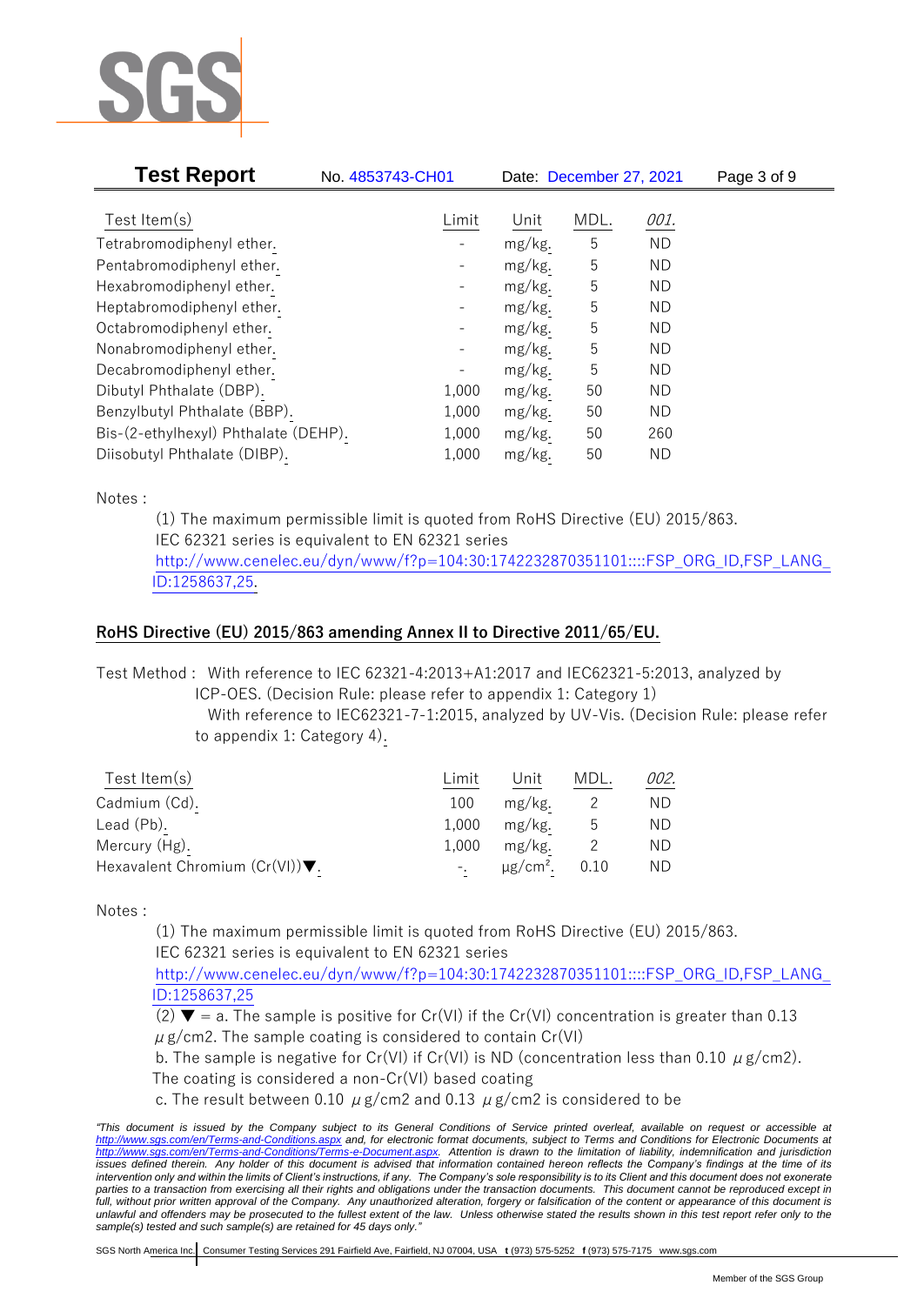

**Test Report** No. 4853743-CH01 Date: December 27, 2021 Page 4 of 9

inconclusive - unavoidable coating variations may influence the determination. Information on storage conditions and production date of the tested sample is unavailable and thus Cr(VI) results represent status of the sample at the time of testing..

*"This document is issued by the Company subject to its General Conditions of Service printed overleaf, available on request or accessible at <http://www.sgs.com/en/Terms-and-Conditions.aspx> and, for electronic format documents, subject to Terms and Conditions for Electronic Documents at [http://www.sgs.com/en/Terms-and-Conditions/Terms-e-Document.aspx.](http://www.sgs.com/en/Terms-and-Conditions/Terms-e-Document.aspx) Attention is drawn to the limitation of liability, indemnification and jurisdiction issues defined therein. Any holder of this document is advised that information contained hereon reflects the Company's findings at the time of its intervention only and within the limits of Client's instructions, if any. The Company's sole responsibility is to its Client and this document does not exonerate parties to a transaction from exercising all their rights and obligations under the transaction documents. This document cannot be reproduced except in full, without prior written approval of the Company. Any unauthorized alteration, forgery or falsification of the content or appearance of this document is unlawful and offenders may be prosecuted to the fullest extent of the law. Unless otherwise stated the results shown in this test report refer only to the sample(s) tested and such sample(s) are retained for 45 days only."*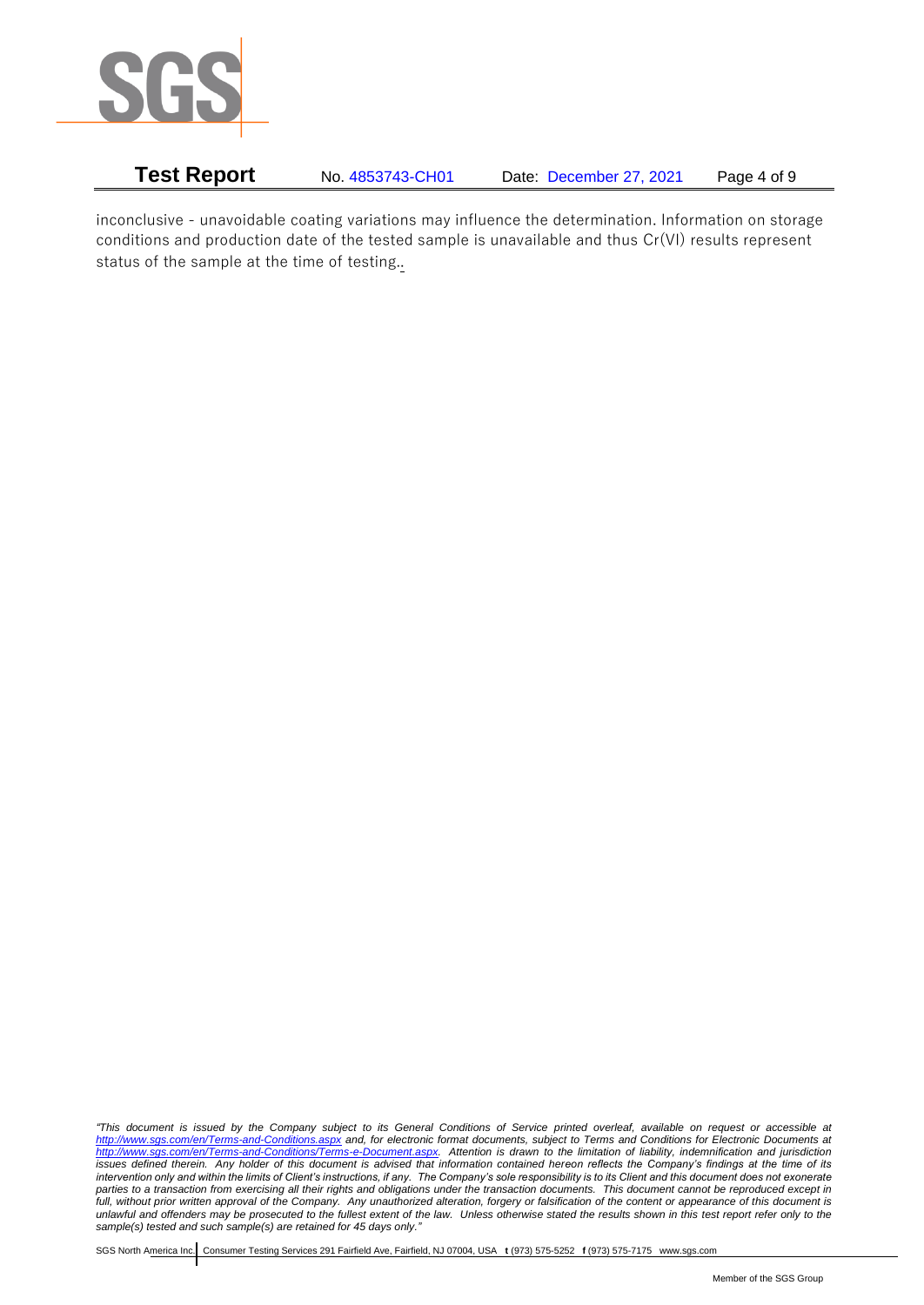

#### Appendix 1

| Category       | Decision Rule Statement                                                                                                                                                                                                                                                                                                                                                                                                                                                                                                                                                                                                                                                                                                                                                                                                                                                                                                                                                                                                                                                                                                                                                                                                                                                                                                                                                                                                                    |  |  |  |
|----------------|--------------------------------------------------------------------------------------------------------------------------------------------------------------------------------------------------------------------------------------------------------------------------------------------------------------------------------------------------------------------------------------------------------------------------------------------------------------------------------------------------------------------------------------------------------------------------------------------------------------------------------------------------------------------------------------------------------------------------------------------------------------------------------------------------------------------------------------------------------------------------------------------------------------------------------------------------------------------------------------------------------------------------------------------------------------------------------------------------------------------------------------------------------------------------------------------------------------------------------------------------------------------------------------------------------------------------------------------------------------------------------------------------------------------------------------------|--|--|--|
| $\overline{1}$ | The decision rule for conformity reporting is based on the non-binary statement with quard band (is<br>equal to the expanded measurement uncertainty with a 95% coverage probability, w = U95) in<br>ILAC-G8:09/2019 Clause 4.2.3.<br>"Pass - the measured value is within (or below / above) the acceptance limit, where the<br>А.<br>acceptance limit is below / above to the quard band," or "Pass - The measured values were<br>observed in tolerance at the points tested. The specific false accept risk is up to 2.5%.".<br>В.<br>"Conditional Pass - The measured values were observed in tolerance at the points tested.<br>However, a portion of the expanded measurement uncertainty intervals about one or more<br>measured values exceeded / out of tolerance. When the measured result is close to the<br>tolerance, the specific false accept risk is up to 50%.".<br>C.<br>"Conditional Fail - One or more measured values were observed out of tolerance at the<br>points tested. However, a portion of the expanded measurement uncertainty intervals about<br>one or more measured values were in tolerance. When the measured result is close to the<br>tolerance, the specific false reject risk is up to 50%.".<br>"Fail - the measured value is out of (or below / above) the tolerance limit added / subtracted<br>D.<br>to the quard band." or "Fail - One or more measured values were observed out of tolerance |  |  |  |
| $\overline{2}$ | at the points tested". The specific false reject risk is up to 2.5%.<br>The decision rule for conformity reporting is based on BS EN 1811:2011+A1:2015: Reference test<br>method for release of nickel from all post assemblies which are inserted into pierced parts of the<br>human body and articles intended to come into direct and prolonged contact with the skin in<br>Section 9.2 interpretation of results.                                                                                                                                                                                                                                                                                                                                                                                                                                                                                                                                                                                                                                                                                                                                                                                                                                                                                                                                                                                                                      |  |  |  |
| $\overline{3}$ | The decision rule for conformity reporting is based on the general consideration of simple<br>acceptance as stated in ISO/IEC Guide 98-3: "Uncertainty of measurement - Part 3: Guide to the<br>expression of uncertainty in measurement (GUM 1995)", and more specifically for analytical<br>measurements to the EURACHEM/CITAC Guide 2012 "Quantifying Uncertainty in Analytical<br>Measurement *                                                                                                                                                                                                                                                                                                                                                                                                                                                                                                                                                                                                                                                                                                                                                                                                                                                                                                                                                                                                                                        |  |  |  |
| 4              | The decision rule for conformity reporting is according to the IEC 62321-7-1 Edition 1.0 2015-09<br>Section 7: Table 1-(comparison to standard and interpretation of result)                                                                                                                                                                                                                                                                                                                                                                                                                                                                                                                                                                                                                                                                                                                                                                                                                                                                                                                                                                                                                                                                                                                                                                                                                                                               |  |  |  |
| 5              | The decision rule for conformity reporting is according to the IEC 62321-3-1 Edition 1.0 2013-06<br>Annex A.3 interpretation of result.                                                                                                                                                                                                                                                                                                                                                                                                                                                                                                                                                                                                                                                                                                                                                                                                                                                                                                                                                                                                                                                                                                                                                                                                                                                                                                    |  |  |  |
| 6              | The decision rule for conformity reporting is according to the GB/T 26125-2011 Annex A to H                                                                                                                                                                                                                                                                                                                                                                                                                                                                                                                                                                                                                                                                                                                                                                                                                                                                                                                                                                                                                                                                                                                                                                                                                                                                                                                                                |  |  |  |
| 7              | The decision rule for conformity reporting is according to the requested specification or standard<br>(ASTM F963-17 section 4.3.5)                                                                                                                                                                                                                                                                                                                                                                                                                                                                                                                                                                                                                                                                                                                                                                                                                                                                                                                                                                                                                                                                                                                                                                                                                                                                                                         |  |  |  |
| $\overline{8}$ | The decision rule for conformity reporting is according to the requested specification or standard<br>(AS/NZS ISO 8124 Part 3 section 4.2)                                                                                                                                                                                                                                                                                                                                                                                                                                                                                                                                                                                                                                                                                                                                                                                                                                                                                                                                                                                                                                                                                                                                                                                                                                                                                                 |  |  |  |
| Remark         | If the decision rule is not feasible to be used and the uncertainty of the result is able to be provided.<br>the uncertainty range of the result will be shown in the report. Otherwise, only result will be shown<br>in the report.                                                                                                                                                                                                                                                                                                                                                                                                                                                                                                                                                                                                                                                                                                                                                                                                                                                                                                                                                                                                                                                                                                                                                                                                       |  |  |  |

*"This document is issued by the Company subject to its General Conditions of Service printed overleaf, available on request or accessible at <http://www.sgs.com/en/Terms-and-Conditions.aspx> and, for electronic format documents, subject to Terms and Conditions for Electronic Documents at [http://www.sgs.com/en/Terms-and-Conditions/Terms-e-Document.aspx.](http://www.sgs.com/en/Terms-and-Conditions/Terms-e-Document.aspx) Attention is drawn to the limitation of liability, indemnification and jurisdiction issues defined therein. Any holder of this document is advised that information contained hereon reflects the Company's findings at the time of its intervention only and within the limits of Client's instructions, if any. The Company's sole responsibility is to its Client and this document does not exonerate parties to a transaction from exercising all their rights and obligations under the transaction documents. This document cannot be reproduced except in full, without prior written approval of the Company. Any unauthorized alteration, forgery or falsification of the content or appearance of this document is unlawful and offenders may be prosecuted to the fullest extent of the law. Unless otherwise stated the results shown in this test report refer only to the sample(s) tested and such sample(s) are retained for 45 days only."*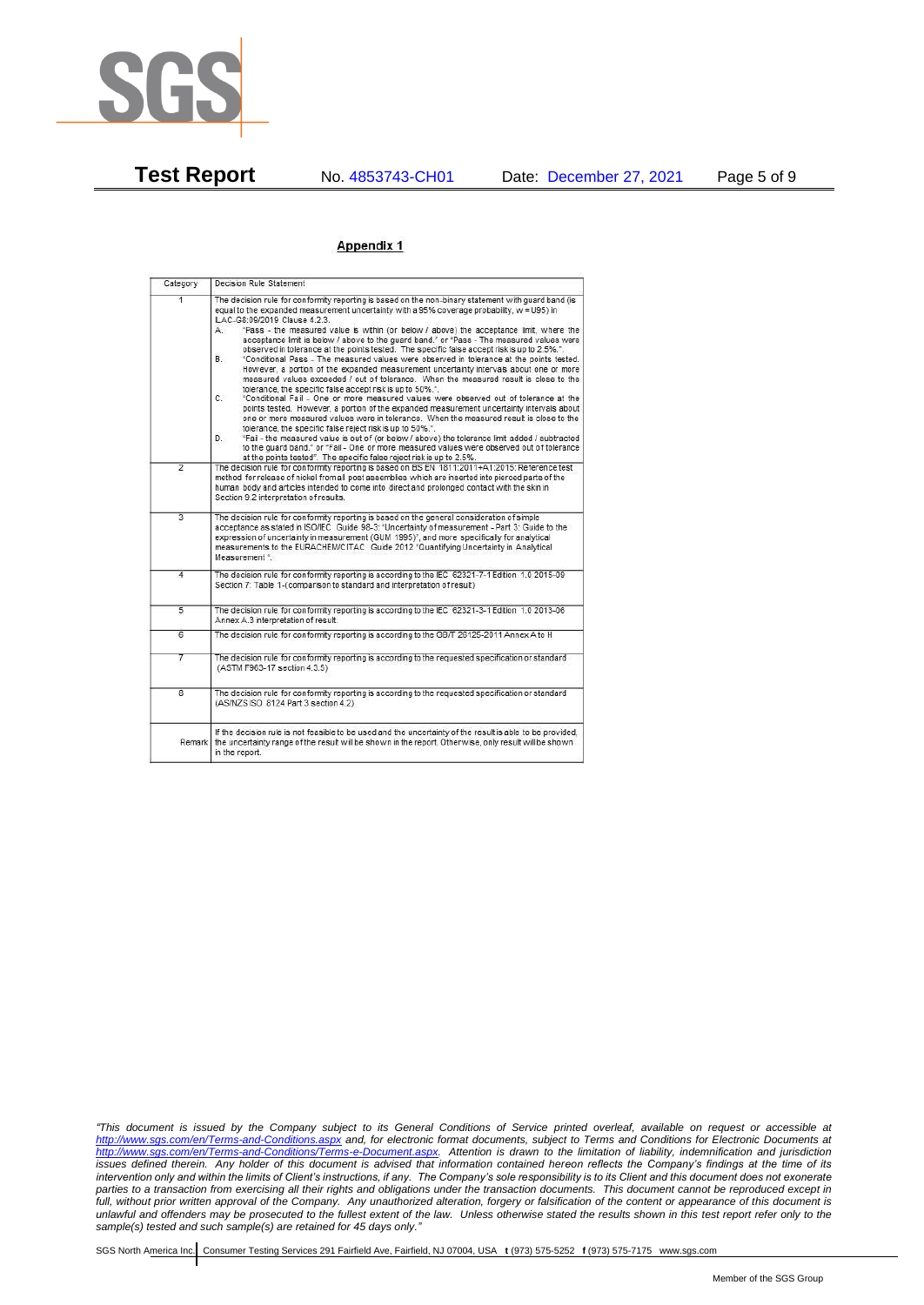

| <b>Test Report</b> | No. 4853743-CH01 | Date: December 27, 2021 | Page 6 of 9 |
|--------------------|------------------|-------------------------|-------------|
|                    |                  |                         |             |

Flowchart:



Note : 1) Boiling water test method was also performed for the analysis of Cr (VI) in metal sample. 2) The polymeric samples were dissolved totally by pre-conditioning method according to above flow chat for Cd, Pb and Hg contents analysis

| Operator:      | Chiu Kan Yuen/ Tang Koon Pang (Acid digestion) |  |
|----------------|------------------------------------------------|--|
|                | Chiu Kan Yuen (Dry Ashing)                     |  |
|                | Nick Liu (Hexavalent Chromium)                 |  |
|                | Kent Wan (PBBs and PBDEs)                      |  |
| Section Chief: | Chan Chun Kit, Dickson                         |  |

*"This document is issued by the Company subject to its General Conditions of Service printed overleaf, available on request or accessible at <http://www.sgs.com/en/Terms-and-Conditions.aspx> and, for electronic format documents, subject to Terms and Conditions for Electronic Documents at [http://www.sgs.com/en/Terms-and-Conditions/Terms-e-Document.aspx.](http://www.sgs.com/en/Terms-and-Conditions/Terms-e-Document.aspx) Attention is drawn to the limitation of liability, indemnification and jurisdiction issues defined therein. Any holder of this document is advised that information contained hereon reflects the Company's findings at the time of its intervention only and within the limits of Client's instructions, if any. The Company's sole responsibility is to its Client and this document does not exonerate*  parties to a transaction from exercising all their rights and obligations under the transaction documents. This document cannot be reproduced except in *full, without prior written approval of the Company. Any unauthorized alteration, forgery or falsification of the content or appearance of this document is unlawful and offenders may be prosecuted to the fullest extent of the law. Unless otherwise stated the results shown in this test report refer only to the sample(s) tested and such sample(s) are retained for 45 days only."*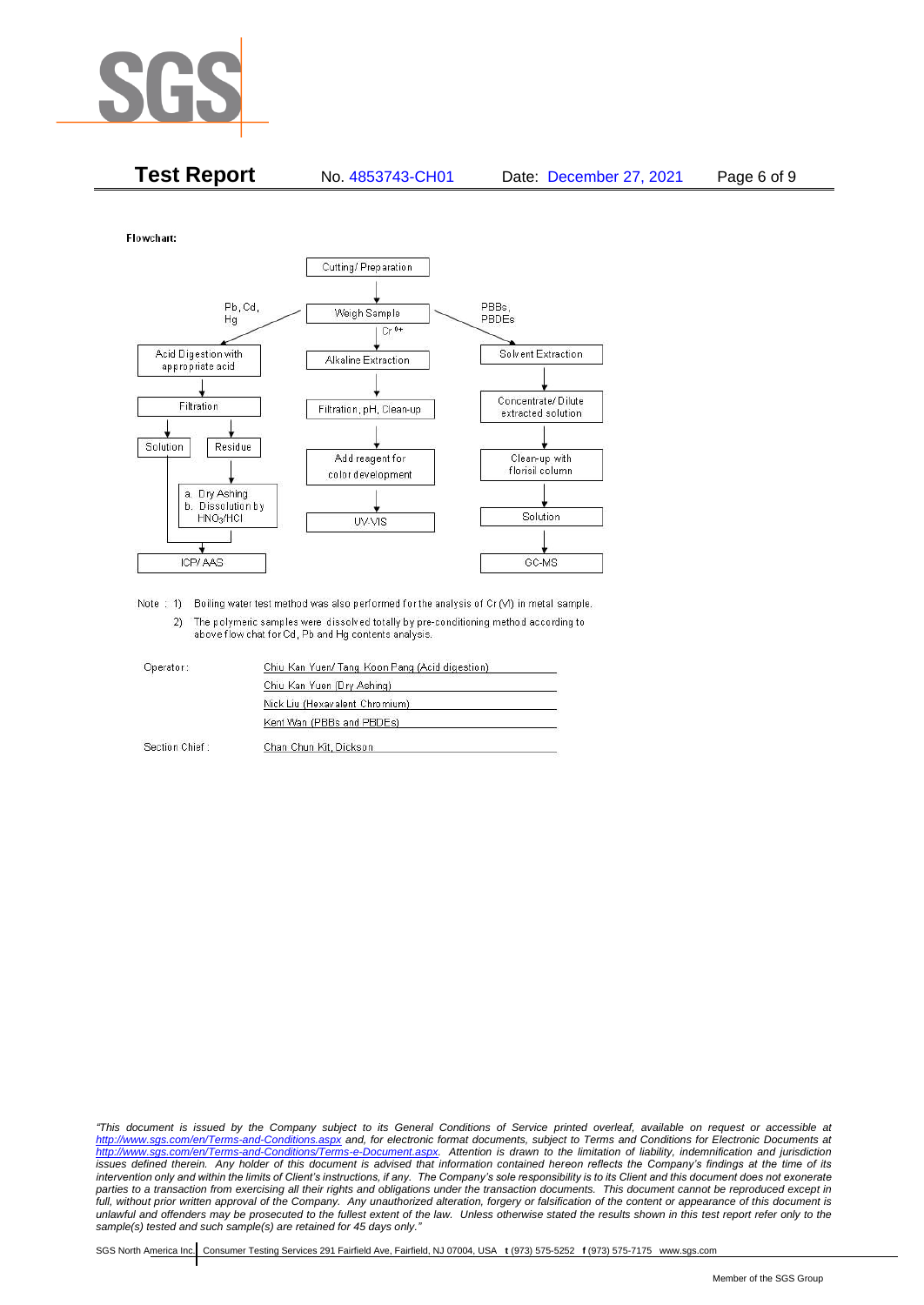

#### **Flowchart for Phthalates measurement**

Method: IEC 62321-8:2017



Tested by Checked by Lumpy Lee

Edmund Kwan

*"This document is issued by the Company subject to its General Conditions of Service printed overleaf, available on request or accessible at <http://www.sgs.com/en/Terms-and-Conditions.aspx> and, for electronic format documents, subject to Terms and Conditions for Electronic Documents at [http://www.sgs.com/en/Terms-and-Conditions/Terms-e-Document.aspx.](http://www.sgs.com/en/Terms-and-Conditions/Terms-e-Document.aspx) Attention is drawn to the limitation of liability, indemnification and jurisdiction issues defined therein. Any holder of this document is advised that information contained hereon reflects the Company's findings at the time of its intervention only and within the limits of Client's instructions, if any. The Company's sole responsibility is to its Client and this document does not exonerate*  parties to a transaction from exercising all their rights and obligations under the transaction documents. This document cannot be reproduced except in *full, without prior written approval of the Company. Any unauthorized alteration, forgery or falsification of the content or appearance of this document is unlawful and offenders may be prosecuted to the fullest extent of the law. Unless otherwise stated the results shown in this test report refer only to the sample(s) tested and such sample(s) are retained for 45 days only."*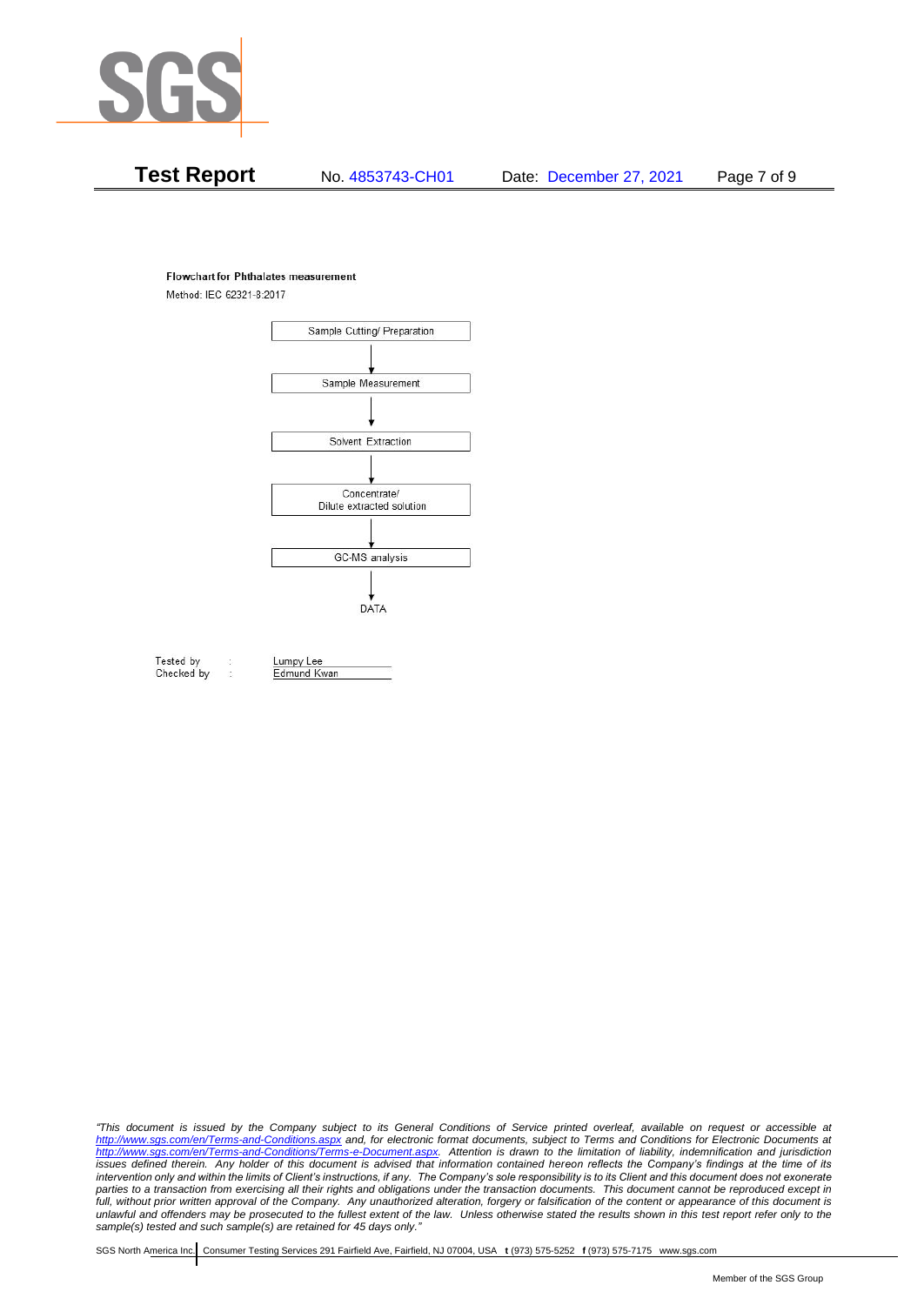

**Test Report** No. 4853743-CH01 Date: December 27, 2021 Page 8 of 9

Flowchart of IEC 62321 for metal analysis



The metallic samples were dissolved totally by pre-conditioning method according to above flow chart for Cd, Pb and Hg contents analysis.

| Operator:      | Nick Liu (Hexavalent Chromium)                  |  |  |
|----------------|-------------------------------------------------|--|--|
|                | Tang Koon Pang / Chiu Kan Yuen (Acid digestion) |  |  |
| Section Chief: | Chan Chun Kit, Dickson                          |  |  |

*"This document is issued by the Company subject to its General Conditions of Service printed overleaf, available on request or accessible at <http://www.sgs.com/en/Terms-and-Conditions.aspx> and, for electronic format documents, subject to Terms and Conditions for Electronic Documents at [http://www.sgs.com/en/Terms-and-Conditions/Terms-e-Document.aspx.](http://www.sgs.com/en/Terms-and-Conditions/Terms-e-Document.aspx) Attention is drawn to the limitation of liability, indemnification and jurisdiction issues defined therein. Any holder of this document is advised that information contained hereon reflects the Company's findings at the time of its intervention only and within the limits of Client's instructions, if any. The Company's sole responsibility is to its Client and this document does not exonerate*  parties to a transaction from exercising all their rights and obligations under the transaction documents. This document cannot be reproduced except in *full, without prior written approval of the Company. Any unauthorized alteration, forgery or falsification of the content or appearance of this document is unlawful and offenders may be prosecuted to the fullest extent of the law. Unless otherwise stated the results shown in this test report refer only to the sample(s) tested and such sample(s) are retained for 45 days only."*